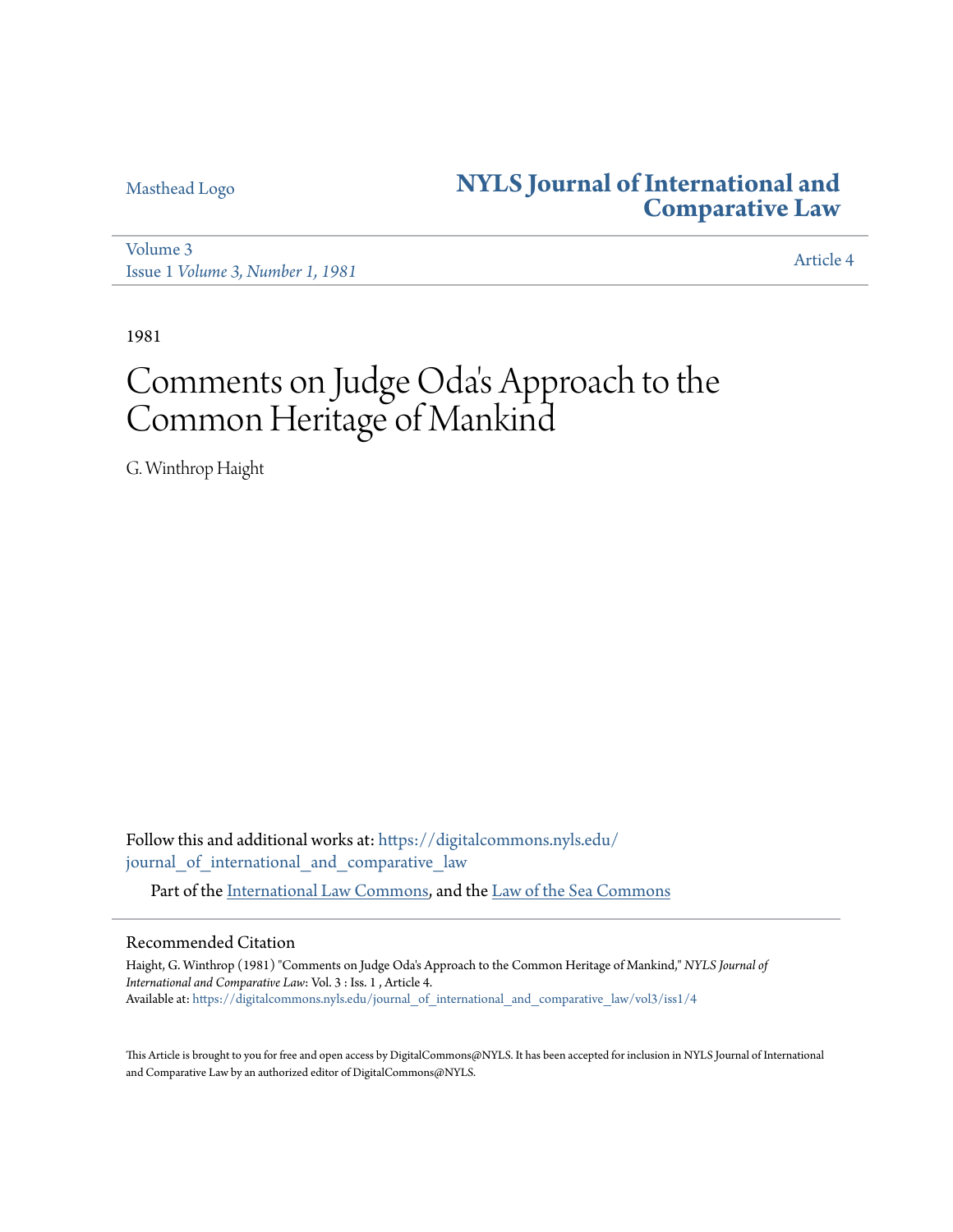#### COMMENTS ON JUDGE ODA'S APPROACH TO THE COMMON HERITAGE OF MANKIND

#### *G. WINTHROP HAIGHT\**

In Part V of his paper, Judge Oda deals with the problem, facing the international community, of how the marine resources of one-third of the globe should be treated under international law.' Although Judge Oda deals with both the mineral resources lying beyond the continental margins and the living resources in the waters beyond the exclusive economic zones, the following comments deal only with the former.

Judge Oda says that, with respect to mineral resources, "the concept of the common heritage of mankind is now being suggested" as the basis for building a deep seabed regime.' After tracing the history of this characterization, including the 1970 declaration by the U.N. General Assembly,' he asks whether this concept produces a solution for the problem before the Law of the Sea Conference (UNCLOS III). He suggests that it does not, the words by themselves being "pious but empty."'4 In general, he reports that efforts so far to reach agreement on seabed mining issues have "run onto the rocks."5

Even the most superficial observer must admit that the Conference is in serious danger. Nevertheless, present indications are that the United States will make a determined effort during the session of March/April 1982 to negotiate amendments to the current text<sup>6</sup> that will meet current concerns. Such concerns were indicated in general. terms in August, 1980 at the Tenth Session of the Conference in Geneva, during informal meetings and discussions with Third World (Group of Seventy-Seven) representatives' and others.

**\*Of** counsel, Decker Hubbard & Welden, New York City. A.B., Yale College, 1928; LL.B., Yale Law School, 1931.

**1.** Oda, *Sharing of Ocean Resources* **-** *Unresolved* **Issues in** *the Law* **of** *the Sea, 3* **N.Y.J. INT'L &** Comp. L. **1 (1981).**

2. Id. at **9.**

**3. G. A.** Res. 2749, **2750, 13 U.N.** GAOR Series **1 (1970-1971).** Resolution **2750** contains the following phrase: "Reaffirming that the area of the sea-bed and the ocean floor, and the subsoil thereof, beyond the limits of national jurisdiction, and its resources are the common heritage of mankind **....** *Id.*

4. Oda, *supra* note **1,** at **13.**

**5.** *Id.* at **9.**

**6.** Third United Nations Conference on the Law of the Sea: Draft Convention of the Law of the Sea, **U.N.** Doc. A/Conf. **62/L.78 (1981)** (hereinafter cited as Draft Convention].

**7.** The Group of Seventy-Seven is a block of Latin American, Asian, and African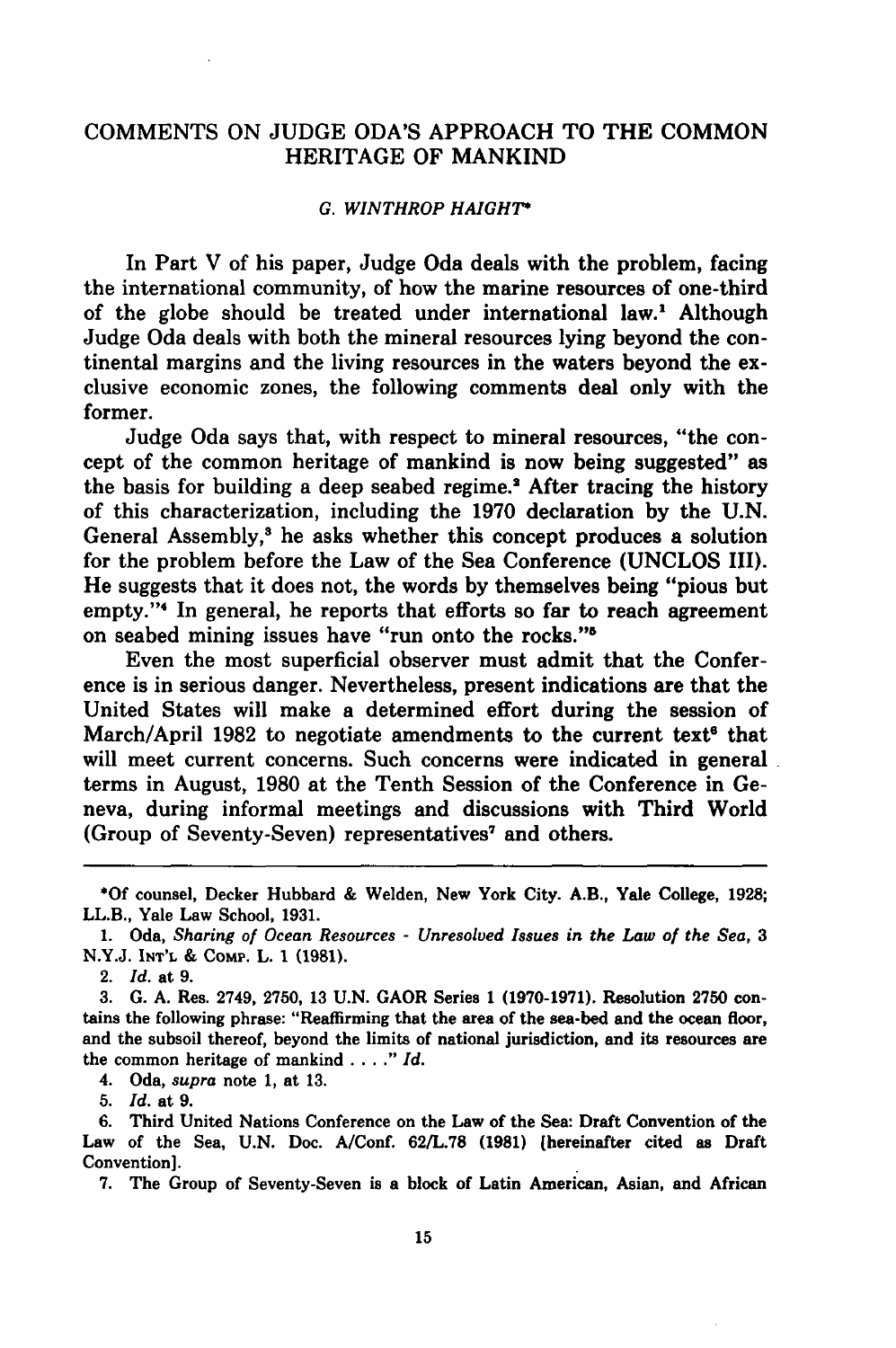The stage has been passed at the Conference where the need for an elaborate organizational structure can be questioned. It would be difficult, in any case, for the United States to insist on unraveling an organization constructed along the lines proposed by it in 1970. The draft treaty then submitted by the United States, however, limited the functions of the "Authority" to the licensing of qualified mining applicants on a first-come, first-served basis.<sup>8</sup> This limited role was emphatically rejected by the Group of Seventy-Seven in Caracas in **1974.<sup>9</sup>** Since then, the Conference has attempted, year after year, to find some way of accommodating the needs of the Developed Countries for access to the "common heritage" with a minimum of red tape, and the desire of the Group of Seventy-Seven delegations to maximize control by the Authority and to ensure exploitation by its operating arm - the Enterprise. The "parallel system,"<sup>10</sup> which is designed to satisfy both points of view, is still dependent for its success on the proper exercise by the Authority of its broad discretionary powers. The scope of these powers and the limited role that the United States might be able to play in their exercise are currently the cause of great concern.

Such concern cannot be met by merely providing the United

**8.** United States Draft of **U.N.** Convention on International Seabed Area, **9** I.L.M. 1046 **(1970).**

**9.** Several Third-World countries made speeches delineating their opposition to the United States' proposed limitation on the Authority's functions. *See* T. KRONMILLER, THz **LAW FULNESS Or DxEP SPABED MINING 54 (1980).** "The international authority, in **the** Tanzanian view, would have to 'control' deep seabed activities and to exploit the resources itself. Otherwise, mankind would be 'disinherited' by the technologically advanced States." *Id.* at 54. Peru stated:

The ideas of international social property, service rather than profit, a cooperative system, full-participation by all States, and democratic management and control constituted the firmest guarantee that the common heritage of mankind would really benefit all peoples **....**

**10.** *See generally* Oxman, *The Third United Nations Conference on the Law of the Sea: The Ninth Session,* **75** AM. J. **INT'L** L. 211 **(1981).** The parallel system provides the opportunity to State-sponsored private companies and the new international Enterprise to mine the deep seabeds on a somewhat comparable basis. A private applicant must propose two sites, one of which is to be reserved for use by the Enterprise or developing countries. Additionally, the Enterprise has the right to obtain mining technology on reasonable commercial terms from the private companies. The resulting agreement is designed to balance the interests of developed countries and private companies against the ambitions of the developing countries and the Enterprise. *Id.* at 214.

states that banded together in order to more effectively promote their interests as developing countries. Although originally consisting of some seventy-five nations at the **1963** General Assembly, it was not until the 1964 United Nations Conference on Trade and Development **(UNCTAD)** in Geneva, and the issuance of the *Joint Declaration of the Seventy-Seven Developing Countries,* that they emerged as a consolidated political force. *See generally* Friedman **&** Williams, *The Group of 77 at the United Nations: An Emergent Force in the Law of the Seas,* 16 **SAN DIEGo** L. **REv. 555-74 (1979).**

*Id.*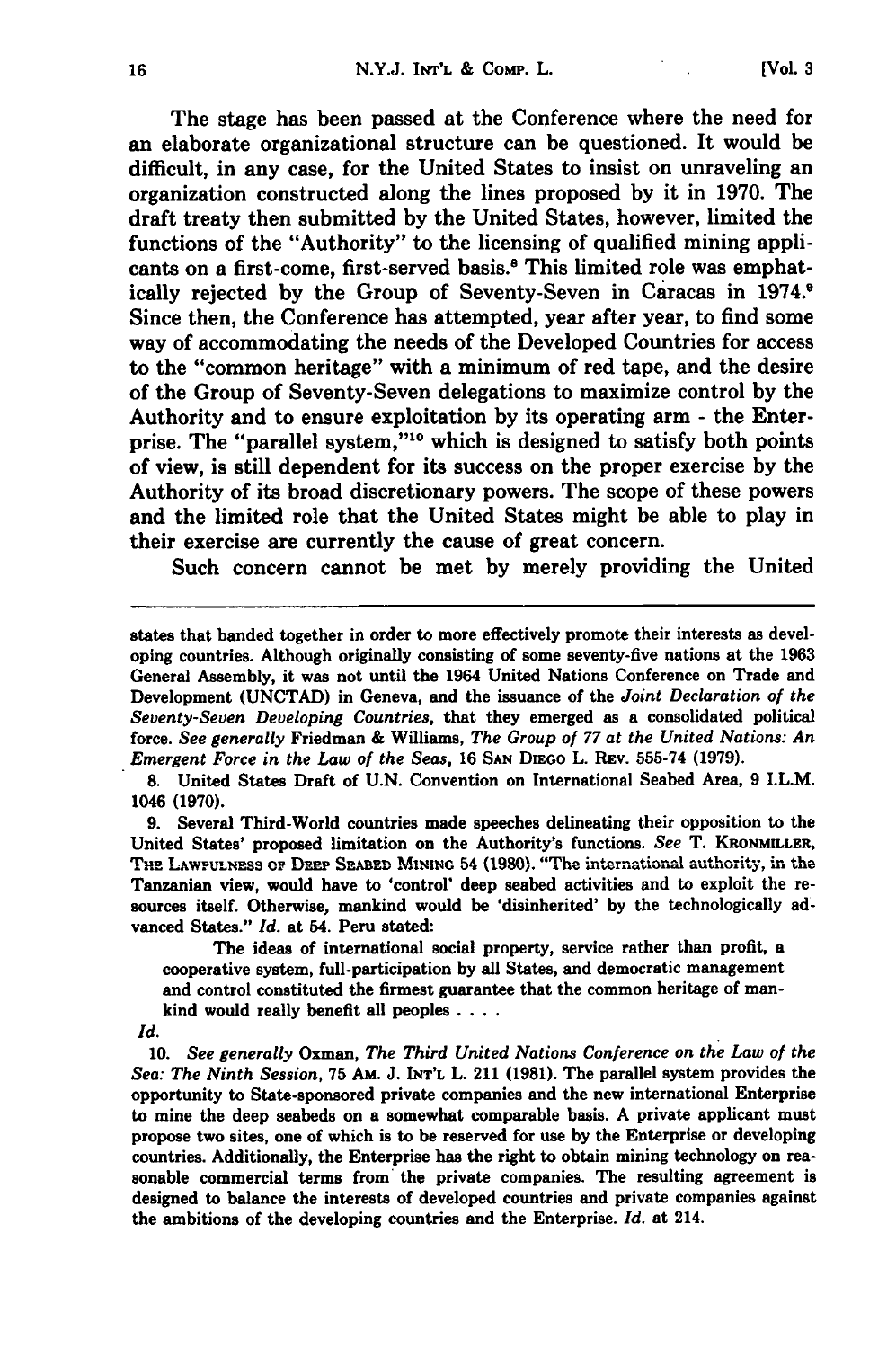States with a guaranteed seat on the Council.<sup>11</sup> The outcry against guarantees for the Soviet bloc has been a red herring that has diverted attention from the substance of voting problems in international organizations. The efforts to protect American interests against large voting majorities have led to the requirement in the Draft Treaty that certain key issues shall require a consensus for their adoption and others a three-quarters vote." But the list of consensus items is far too short and the three-fourths vote requirement woefully inadequate in a world of **160** nations in which the United States and its allies number less than ten percent. This is a problem that exists in many other international areas and calls for a solution that avoids the unpopular veto, while adequately protecting minority interests. At the same time, the United States may frequently wish to obtain support for affirmative action. There may, therefore, be situations where too large a measure of protection for minority interests may be undesirable.

These structural difficulties obscure the basic problems of deep seabed nodule mining. It has been assumed that the enormous nodule mineral wealth lying at great depths in the Pacific and elsewhere could readily be brought to the surface. Exploratory work so far undertaken **by** five consortia in this country and Europe indicates tremendous difficulties and capital outlays in translating nodule contents on the ocean floor into marketable metals. How long the process might take cannot be determined at this stage, particularly in view of current political uncertainties. What is clear is that, if further progress is to be made at all, pioneer developers must be protected with regard to the investments already made and the huge outlays that lie ahead. At this writing, there are prospects of obtaining mining rights under legislation in force in France, Germany, the United Kingdom and the United States which will be recognized on a reciprocal basis by these States.<sup>13</sup> The next stage is for such rights to be translated into contracts with the Authority once the treaty enters into force. As that event is likely to be many years in the future, an immediate concern is the negotiation of firm rights with the Preparatory Commission that will be established **by** the Conference to deal with transitional matters such as the draft**ing** of provisional mining rules and regulations that would operate un-

**<sup>11.</sup>** The Council consists of thirty-six members of the Authority elected **by** the **As**sembly. The election is carried out **by** a five-step process. The bases on which the seats are filled, in order of priority, are: **1)** size of investment; 2) consumption; **3)** production; 4) special interests; and **5)** equitable distribution of seats. *See* Draft Convention, *supra* note **6,** art. **161.**

<sup>12.</sup> *Id. art.* 161(7)(c).

**<sup>13.</sup>** *See* Deep Seabed Hard Mineral Resources Act of **1980,** Pub. L. No. **96-283,** § **118,** 94 Stat. **553 (1980)** (to be codified in **30 U.S.C.** § 1428); Collins, *Deep Seabed Hard Mineral Resources Act* **-** *Matrix for United States Deep Seabed Mining,* **13 NAT.** RE-**SOURcES LAw. 571, 580 (1981).**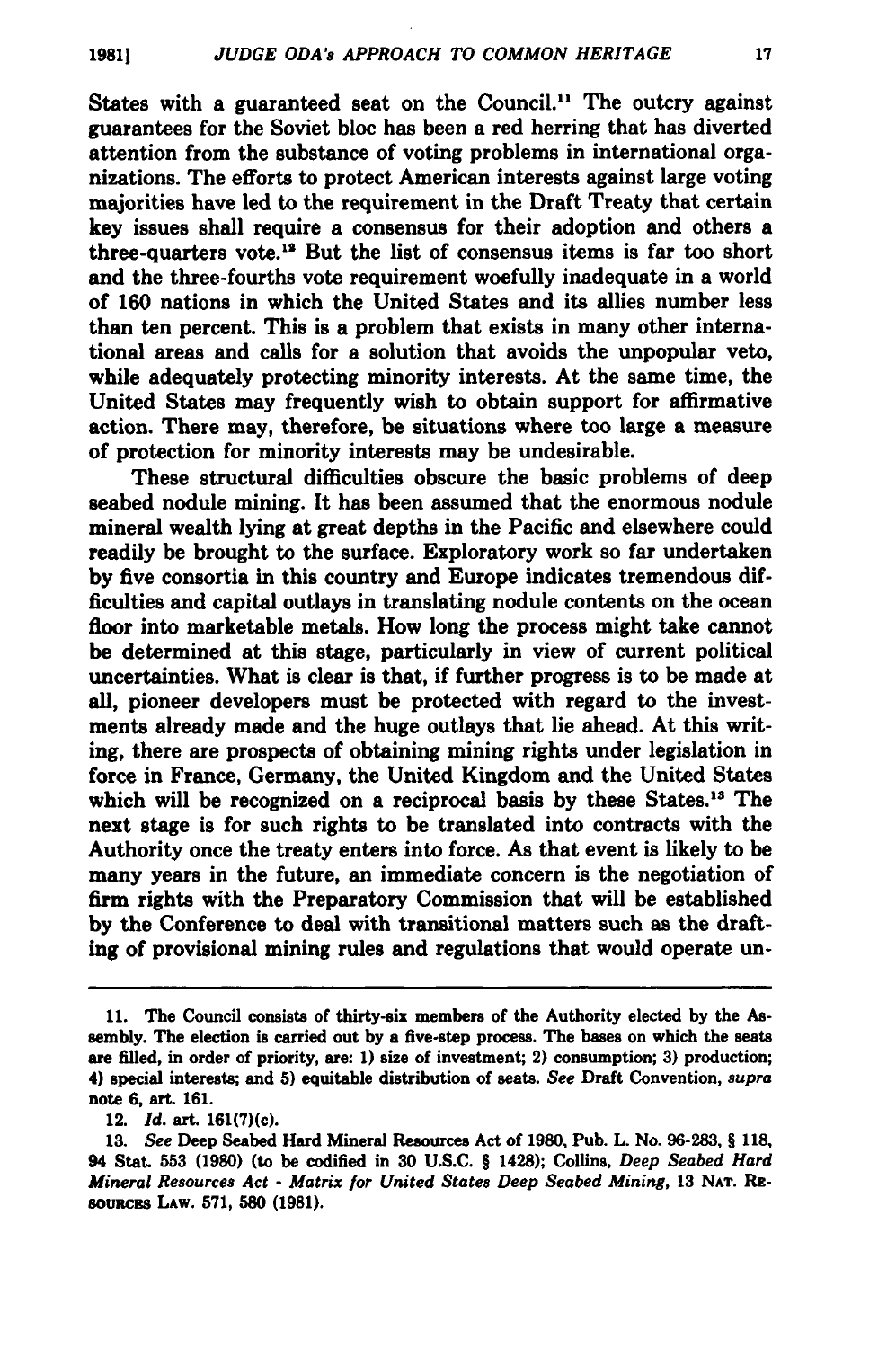til their formal adoption **by** the Council and Assembly."'

Firm contracts would not, however, be sufficient in view of the complex provisions of the Draft Treaty for the limitation of nickel production to a percentage of the growth rate in the annual consumption of nickel."5 Pioneer developers would at least have to be assured of production authorizations under the ceiling in effect, when the treaty enters into force. The question arises, however, why production should be limited at all in view of growing world demand for the metals involved, notably cobalt and nickel. The answer lies, unfortunately, in the resistance of States in which the metals are produced and exported in significant quantities. These land-based producers, ably led **by** Canada, have succeeded in imposing major limitations on seabed production and, in effect, establishing an antiproduction treaty. Not only must pro-production policies be written into the treaty, but the production limitation itself must either be scrapped, or its negative effect drastically limited.

Another area of negotiation will concern changes in the provisions for mandatory transfers of technology. Technology is defined as "the specialized equipment and technical know-how **...** necessary to assemble, maintain and operate a viable system."<sup>16</sup> This definition contains three elements: (a) specialized equipment (i.e. hardware); **(b)** technical know-how; and (c) the stated objective of assembling, maintaining and operating "a viable system." Apart from the extremely broad nature of the definition, it might imply a guarantee that a particular system, still in a pioneer pre-prototype stage, will be workable or "viable" at any point in its development. No pioneer operator at the present time could provide any such guarantee. Nor would it be easy to identify either the equipment or the know-how, when both are rapidly changing, sometimes evolving, sometimes being discarded. In any case, it would be the intention to make the hardware itself available, such as the mining vessel, the miner itself, miles of pipe and wiring and so on. What must surely be intended is a license of software necessary to enable the licensee to build its own system through the construction and purchase of equipment. There cannot, however, be guarantees as to viability. And there must be provisions for the protection of proprietary data and for compensation where such data is disclosed contrary to the terms on which it was licensed. Other changes will be necessary, including the provision for an undertaking that third-party suppliers provide assurances that they will supply what they have provided to contractors with the Authority. The most that should be expected of such contractors is that they make good faith efforts to obtain assur-

<sup>14.</sup> *See generally* **DEEPSEA MINING (J.T.** Kildow ed. **1980).**

**<sup>15.</sup>** Draft Convention, *supra* note **6,** art. **151.**

**<sup>16.</sup>** *Id.* Annex III, art. **5(8).**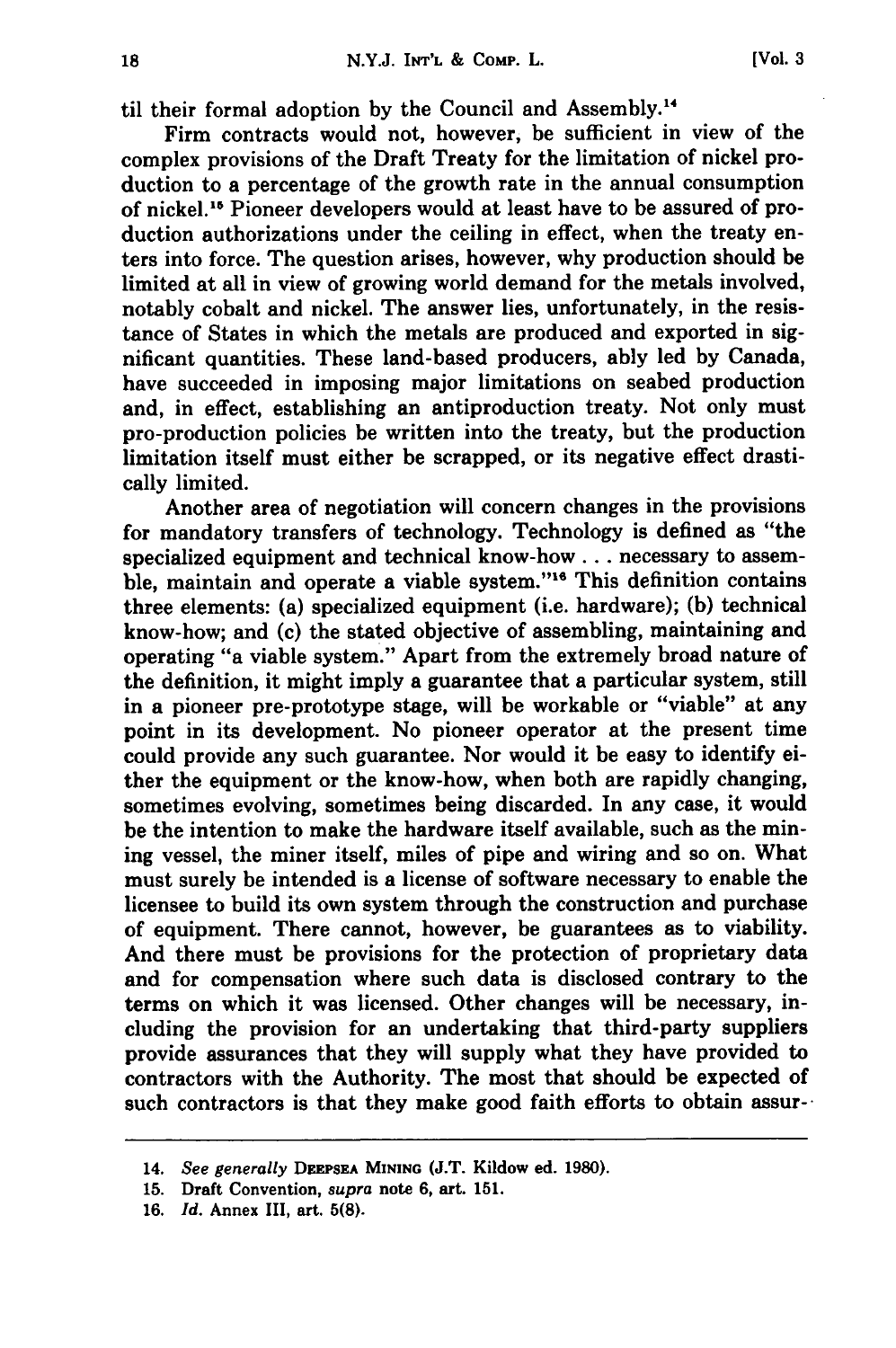ances where these cannot be directly obtained by the Enterprise.

Another outstanding difficulty with the present Draft Convention is the provision for a review conference fifteen years after the year in which the earliest commercial production commences, where it would be possible to amend the system of exploration and exploitation **by** the vote and ratification of two-thirds of the States parties.<sup>17</sup> If such a provision were retained, changes in the system could be imposed on the United States and other non-consenting States without ratification **by** them. The only defense against such imposition would be withdrawal from the treaty regime. Where would this leave nodule mining? It has always been the aim of the Group of Seventy-Seven to establish a unitary system of mining under the Authority and through the Enterprise once the necessary financing and technology has been obtained. While mining operations at the time a new system was adopted could continue under existing contracts, future operations would be conducted **by** the Enterprise or pursuant to joint venture, service or other contracts with the Enterprise. Presumably, a major effort will be made **by** the United States at the Conference to alter the provisions for review and amendment in order to protect the rights of non-consenting States.

Other changes in the treaty are necessary in order to protect minority and private enterprise rights. These include provisions for the arbitration of claims where the Legal and Technical Commission has improperly failed to recommend applications **by** qualified applicants for approval<sup>18</sup> and provisions containing prohibitions against changes in rules and regulations that alter essential rights set out in contracts.<sup>19</sup>

These negotiations, if they take place, will make some contribution toward finding a meaning for the "common heritage of mankind." Nevertheless, the "high level of responsibility or harmony"<sup>20</sup> to which Judge Oda refers, as necessary for a common understanding of the concept, may still have eluded the international community. Access under the treaty would always require the approval of an international organization, and this is perceived as a major hazard where the organization is managed and controlled by developing countries dedicated to state enterprise and a new international economic order. Although the treaty text aspires to a high degree of automaticity in the granting of mining contracts, there is inevitably a measure of discretion available to administrators even where allocations or selections are not compelled by

<sup>17.</sup> Id. art. 151(2)(b).

**<sup>18.</sup>** Id. art. 165 and Annex III, art. 6.

<sup>19.</sup> Id. art. 153(6) and Annex III, art. 4(6). The question here is whether the applicant's undertaking to be bound by rules and regulations commits it to changes that impair the fundamental relationship between the applicant and the Authority.

<sup>20.</sup> Oda, *supra* note 1, at 14.